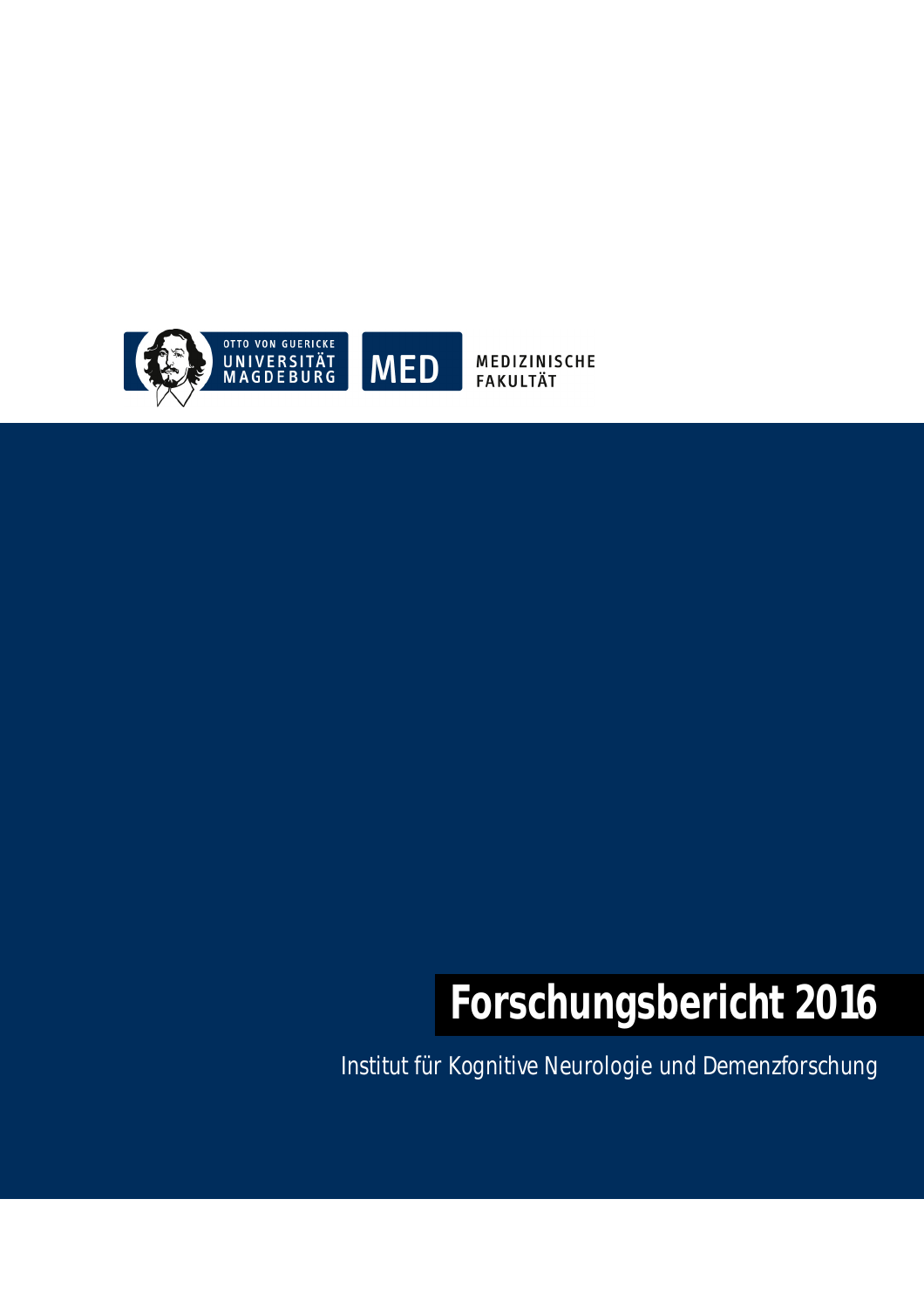# INSTITUT FÜR KOGNITIVE NEUROLOGIE UND DEMENZFORSCHUNG

Leipziger Str.44, 39120 Magdeburg, ZENIT 2 Tel. +49 (0)391 6117 520, Fax +49 (0)391 6117 522 emrah.duezel@med.ovgu.de

# **1. Leitung**

Prof. Dr. med. Emrah Düzel

# **2. Forschungsprofil**

- Erforschung höherer Mechanismen kognitiver Hirnfunktionen (Gedächtnis, Motivation, zielgerichtetes Handeln, Entscheidungsfindung, Verhaltenskontrolle)
- Erforschung neurodegenerativer Erkrankungen (Demenz, Pakinson'sche Erkrankung)

# **3. Methoden und Ausrüstung**

Funktionelle Bildgebungverfahren (Kernspintomographie, Magnetenzephalographie und EEG)

# **4. Forschungsprojekte**

**Projektleitung:** Prof. Dr. Emrah Düzel **Projektbearbeitung:** Prof. Dr. med. Emrah Düzel

**Förderer:** Helmholtz-Gemeinschaft Deutscher Forschungszentren e.V.; 01.01.2012 - 30.12.2016

#### **Deutsches Zentrum für Neurodegenerative Erkrankungen e.V.**

Der DZNE-Standort Magdeburg konzentriert sich auf Systemperspektiven degenerativer Demenzen. Hirnfunktionen werden vermittelt durch flexible Netzwerke von Nervenzellen, und diese Plastizität eröffnet neue Wege der Therapie: Durch gezielte Stimulation können kognitive Leistungen verbessert und trotz Verlust von Nervenzellen stabilisiert werden. In einem multidisziplinären Ansatz, der Universität und Leibniz-Institut in Magdeburg verbindet, werden am Standort Magdeburg die Mechanismen und therapeutischen Perspektiven dieser Neuromodulation untersucht. Zentral sind dabei Vergleiche von Mensch und Tier, um funktionelle Biomarker für die Frühdiagnostik degenerativer Demenzen zu entwickeln und die Effekte neuer kognitiv-physiologischer Verfahren auf molekularer, zellulärer und systemischer Ebene zu identifizieren. Ein weiterer Ansatz untersucht Möglichkeiten, durch direkte elektrische Hirnstimulation Lernen und Gedächtnis zu verbessern. Darauf aufbauend wird in einer gemeinsamen Initiative von DZNE und Landesregierung ein Versorgungskonzept Demenz für das Land Sachsen-Anhalt entwickelt.

# **Projektleitung:** Prof. Dr. Emrah Düzel

**Förderer:** Stiftungen - Sonstige; 01.07.2015 - 30.06.2020

#### **EnergI: Verbundprojekt "Anregung des Hippocampus bei älteren Menschen" (BMBF)**

Physical and cognitive inactivity as well as metabolic dysfunction are important risk factors for cognitive decline in old age. Very little is unknown about how the benefits of physical and cognitive activity are mechanistically linked to the plastic properties and energy metabolism of the brain nor the extend to which such risks are modifiable to improve cognition in aging. This consortium aims to test hypotheses that focus on the interdependence and interaction of neural plasticity and meta bolic regulatory pathways such as insulin signaling. We also hypothesize that this interaction is modified by individual risk factors such as cerebral amyloidosis found in over 20% of cognitively normal older individuals. We will focus on a specific brain region, the hippocampus, because its dysfunction impairs statial navigation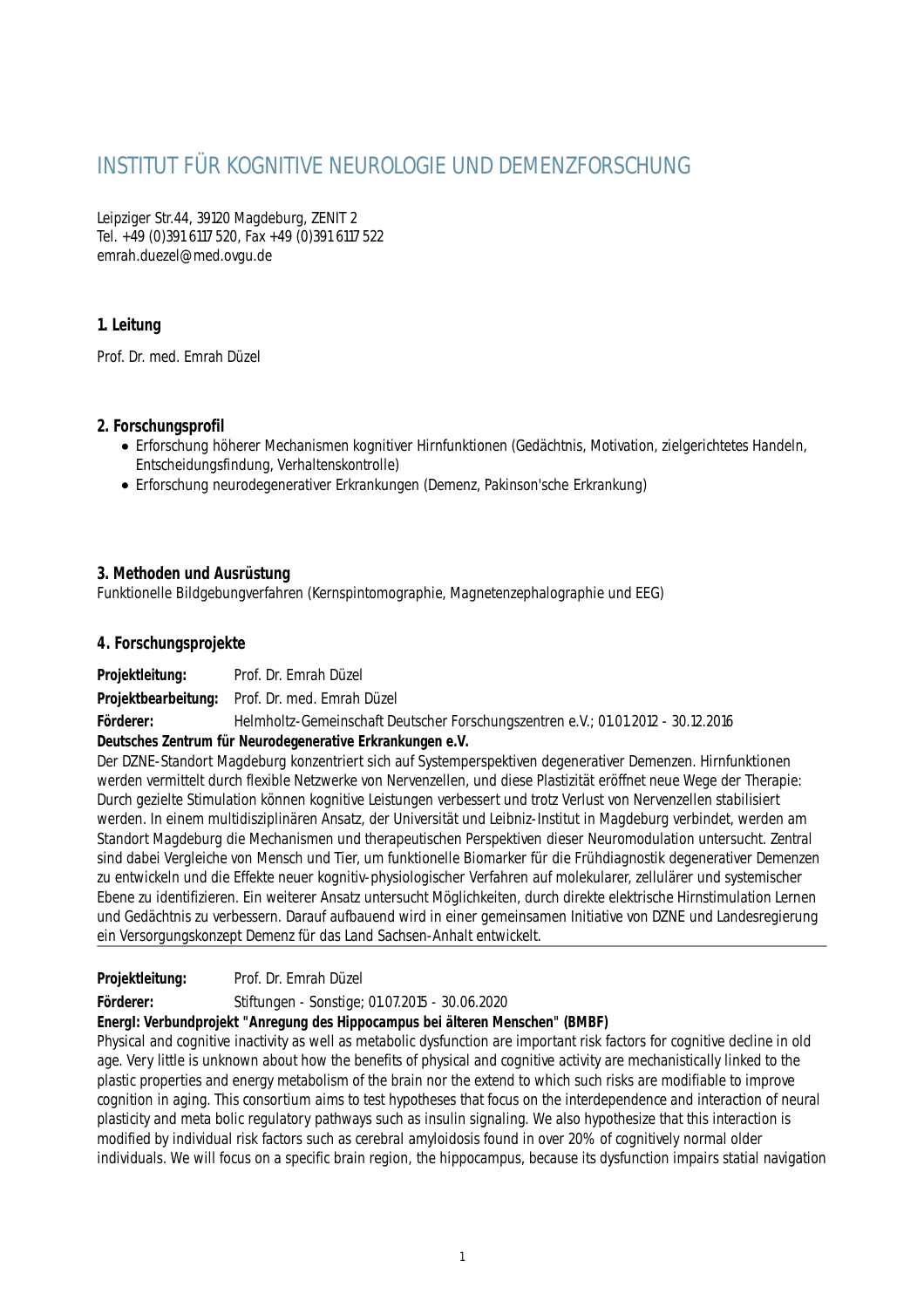and memory precision. These functions will be boosted through plasticity-related interventions and probed using parallel behavioral assays in animals and humans. In a tightly interconnected effort we aim to relate mechanistic insights at the level of synapses and small synaptic networks, epigenetic processes including histonemodifications and non-coding RNAs, to human aging, its individual variability and scope for plasticity in the face of metabolic dysregulation. Thus the participating groups aim to norrow the existing gaps in our mechanistic and clinical understanding of the crossroads between genetic, neural and metabolic effects of a physically and cognitively active lifestyle. We want to apply the novel insights provided in this consortium to develop scientifically proven novel commercial products for combined physical and cognitive training interventions in humans. Furthermore, we anticipate that mechanistic insights gained will identify novel pharmacological targets for the interaction between metabolic signaling pathways and neural plasticity.

**Projektleitung:** Prof. Dr. Emrah Düzel

**Förderer:** Fördergeber - Sonstige; 01.05.2015 - 30.04.2016

**Kooperation mit Google-Deepmind: Neurale Muster im medialen Temporallappen in Bezug auf Gedächtnis** Untersuchung der Rolle von Reaktivierung neuraler Muster im medialen Temporallappen in Bezug auf Gedächtnis und Verhalten mit Hilfe von funktioneller Magnetresonanztomographie:

Ziel dieses Forschungsprojekts ist es, zu verstehen, wie das menschliche Gehirn die Verallgemeinerungen von Gedächtnisinhalten ermöglicht (z.B. wenn die Assoziationen A-B und B-C gelernt wurden, wie Probanden die Inferenz von A nach C realisieren).

Mit ultrahoher struktureller und funktioneller MR Auflösung bei 7 Tesla wird untersucht, wie sich neurale Muster im medialen Temporallappen bei Inferenz zwischen Erinnerungen verhalten.

Hintergrund: Der Hippocampus unterstützt episodisches Gedächtnis, die Fähigkeit spezifische Geschehnisse aus der Vergangenheit abzurufen. Allerdings spielt der Hippocampus auch eine Rolle in Aufgaben, in denen man über mehrere Episoden hinweg generalisieren muss (Zeithamova et al. 2012). Dies wirft fundamentale Fragen darüber auf, welche Berechnungsschritte der Hippocampus durchführt.

#### **5. Veröffentlichungen**

#### *Begutachtete Zeitschriftenaufsätze*

#### **Berron, David; Schütze, Hartmut; Maass, Anne; Cardenas-Blanco, Arturo; Kuijf, Hugo J.; Kumaran, Dharshan; Düzel, Emrah**

Strong evidence for pattern separation in human dentate gyrus

In: The journal of neuroscience: the official journal of the Society for Neuroscience. - Washington, DC: Soc, Bd. 36.2016, 29, S. 7569-7579;

[Imp.fact.: 5,924]

#### **Betts, Matthew J.; Acosta-Cabronero, Julio; Cardenas-Blanco, Arturo; Nestor, Peter J.; Düzel, Emrah**

High-resolution characterisation of the aging brain using simultaneous quantitative susceptibility mapping (QSM) and R2\* measurements at 7 T

In: NeuroImage: a journal of brain function. - Orlando, Fla: Academic Press, Bd. 138.2016, S. 43-63; [Imp.fact.: 5,463]

**Colic, Lejla; Demenescu, Liliana R.; Li, Meng; Kaufmann, Jörn; Krause, Anna L.; Metzger, Coraline; Walter, Martin** Metabolic mapping reveals sex-dependent involvement of default mode and salience network in alexithymia In: Social cognitive and affective neuroscience: SCAN. - Oxford: Oxford Univ. Press, Bd. 11.2016, 2, S. 289-298; [Imp.fact.: 5,101]

#### **Düzel, Emrah; Praag, Henriette van; Sendtner, Michael**

Can physical exercise in old age improve memory and hippocampal function? In: Brain: a journal of neurology. - Oxford: Oxford Univ. Press, Bd. 139.2016, 3, S. 662-673; [Imp.fact.: 10,103]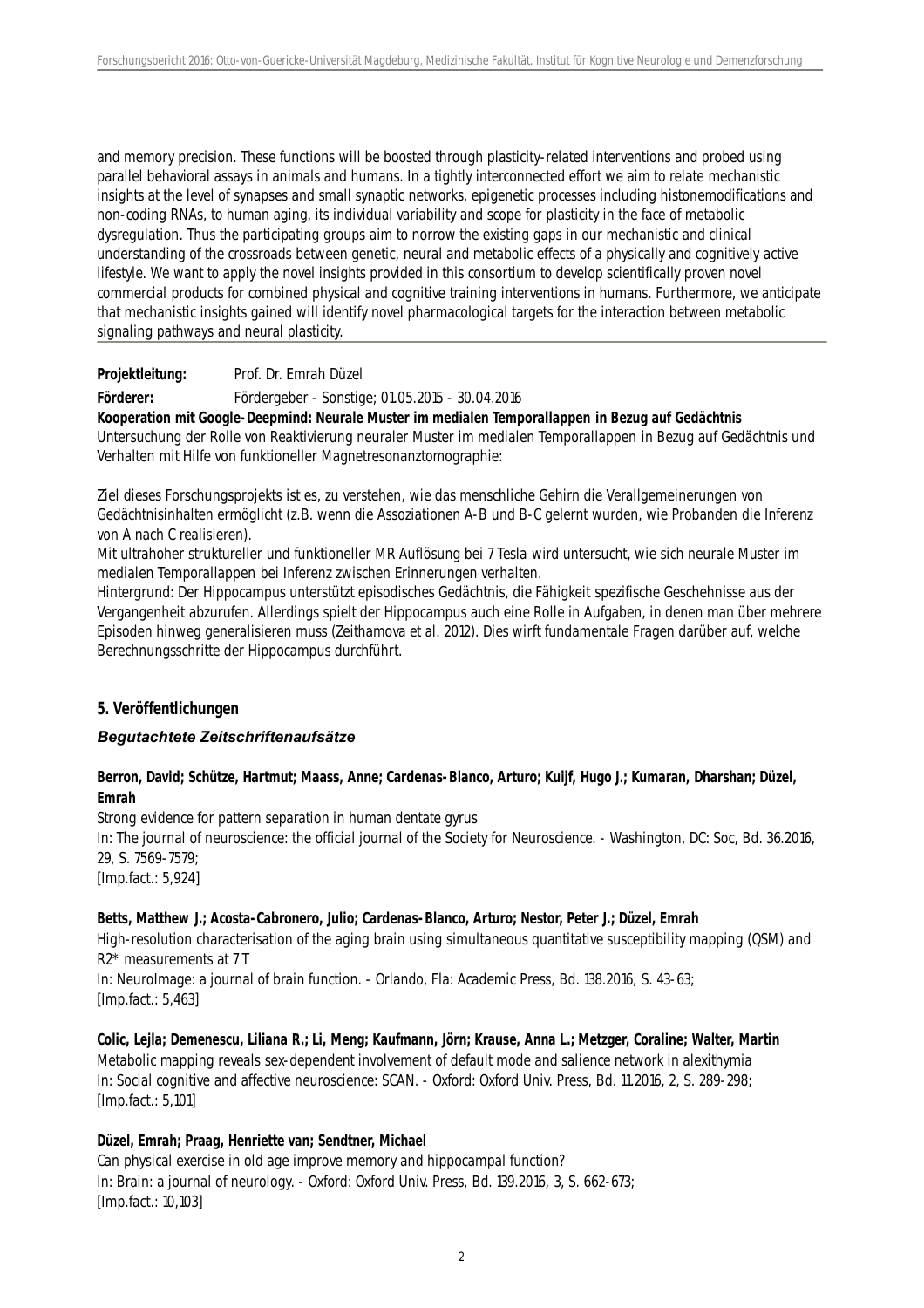### **Düzel, Sandra; Voelkle, Manuel C.; Düzel, Emrah; Gerstorf, Denis; Drewelies, Johanna; Steinhagen-Thiessen, Elisabeth; Demuth, Ilja; Lindenberger, Ulman**

The subjective health horizon questionnaire (SHH-Q) - assessing future time perspectives for facets of an active lifestyle In: Gerontology: international journal of experimental and clinical gerontology; organ of the International Association of Gerontology (IAG). - Basel [u.a.]: Karger, Bd. 62.2016, 3, S. 345-353; [Imp.fact.: 3,096]

#### **Esfahani-Bayerl, Nazli; Finke, Carsten; Braun, Mischa; Düzel, Emrah; Heekeren, Hauke R.; Holtkamp, Martin; Hasper, Dietrich; Storm, Christian; Ploner, Christoph J.**

Visuo-spatial memory deficits following medial temporal lobe damage - a comparison of three patient groups In: Neuropsychologia: an international journal in behavioural and cognitive neuroscience. - Amsterdam [u.a.]: Elsevier Science, Bd. 81.2016, S. 168-179;

[Imp.fact.: 2,989]

**Guio, François De; Jouvent, Eric; Biessels, Geert Jan; Black, Sandra E.; Brayne, Carol; Chen, Christopher; Cordonnier, Charlotte; Leeuw, Frank-Eric De; Dichgans, Martin; Doubal, Fergus; Düring, Marco; Dufouil, Carole; Düzel, Emrah; Fazekas, Franz; Hachinski, Vladimir; Ikram, M. Arfan; Linn, Jennifer; Matthews, Paul M.; Mazoyer, Bernard; Mok, Vincent; Norrving, Bo; OBrien, John T.; Pantoni, Leonardo; Ropele, Stefan; Sachdev, Perminder; Schmidt, Reinhold; Seshadri, Sudha; Smith, Eric E.; Sposato, Luciano A.; Stephan, Blossom; Swartz, Richard H.; Tzourio, Christophe; Buchem, Mark van; Lugt, Aad van der; Oostenbrugge, Robert van; Vernooij, Meike W.; Viswanathan, Anand; Werring, David; Wollenweber, Frank; Wardlaw, Joanna M.; Chabriat, Hugues**

Reproducibility and variability of quantitative magnetic resonance imaging markers in cerebral small vessel disease In: Journal of cerebral blood flow & metabolism: official journal of the International Society of Cerebral Blood Flow and Metabolism. - Thousands Oaks, Calilf: Sage, Bd. 36.2016, 8, S. 1319-1337;

[Imp.fact.: 4,929]

#### **Johansen-Berg, Heidi; Düzel, Emrah**

Neuroplasticity - editorial In: NeuroImage: a journal of brain function. - Orlando, Fla: Academic Press, Bd. 131.2016, S. 1-3; [Imp.fact.: 5,463]

#### **Koster, Raphael; Seow, Tricia X.; Dolan, Raymond J.; Düzel, Emrah**

Stimulus novelty energizes actions in the absence of explicit reward In: PLoS one. - Lawrence, Kan: PLoS; Bd. 11 (2016), 7, Art.-Nr. e0159120, insges. 10 S.; [Imp.fact.: 3,057]

#### **Krause, Anna Linda; Borchardt, Viola; Li, Meng; Tol, Marie-José van; Demenescu, Liliana Ramona; Strauss, Bernhard; Kirchmann, Helmut; Buchheim, Anna; Metzger, Coraline D.; Nolte, Tobias; Walter, Martin**

Dismissing attachment characteristics dynamically modulate brain networks subserving social aversion In: Frontiers in human neuroscience. - Lausanne: Frontiers Research Foundation; Bd. 10 (2016), Art.-Nr. 77, insges. 14 S.; [Imp.fact.: 3,634]

#### **Loh, Eleanor; Deacon, Matthew; Boer, Lieke de; Dolan, Raymond J.; Düzel, Emrah**

Sharing a context with other rewarding events increases the probability that neutral events will be recollected In: Frontiers in human neuroscience. - Lausanne: Frontiers Research Foundation; Bd. 9 (2016), Art.-Nr. 683, insges. 12  $S$ .:

[Imp.fact.: 3,634]

#### **Loh, Eleanor; Kumaran, Dharshan; Koster, Raphael; Berron, David; Dolan, Ray; Düzel, Emrah**

Context-specific activation of hippocampus and SN/VTA by reward is related to enhanced long-term memory for embedded objects

In: Neurobiology of learning and memory. - Orlando, Fla: Academic Press, Bd. 134.2016, S. 65-77; [Imp.fact.: 3,439]

#### **Maass, Anne; Düzel, Sandra; Brigadski, Tanja; Goerke, Monique; Becke, Andreas; Sobieray, Uwe; Neumann, Katja;**